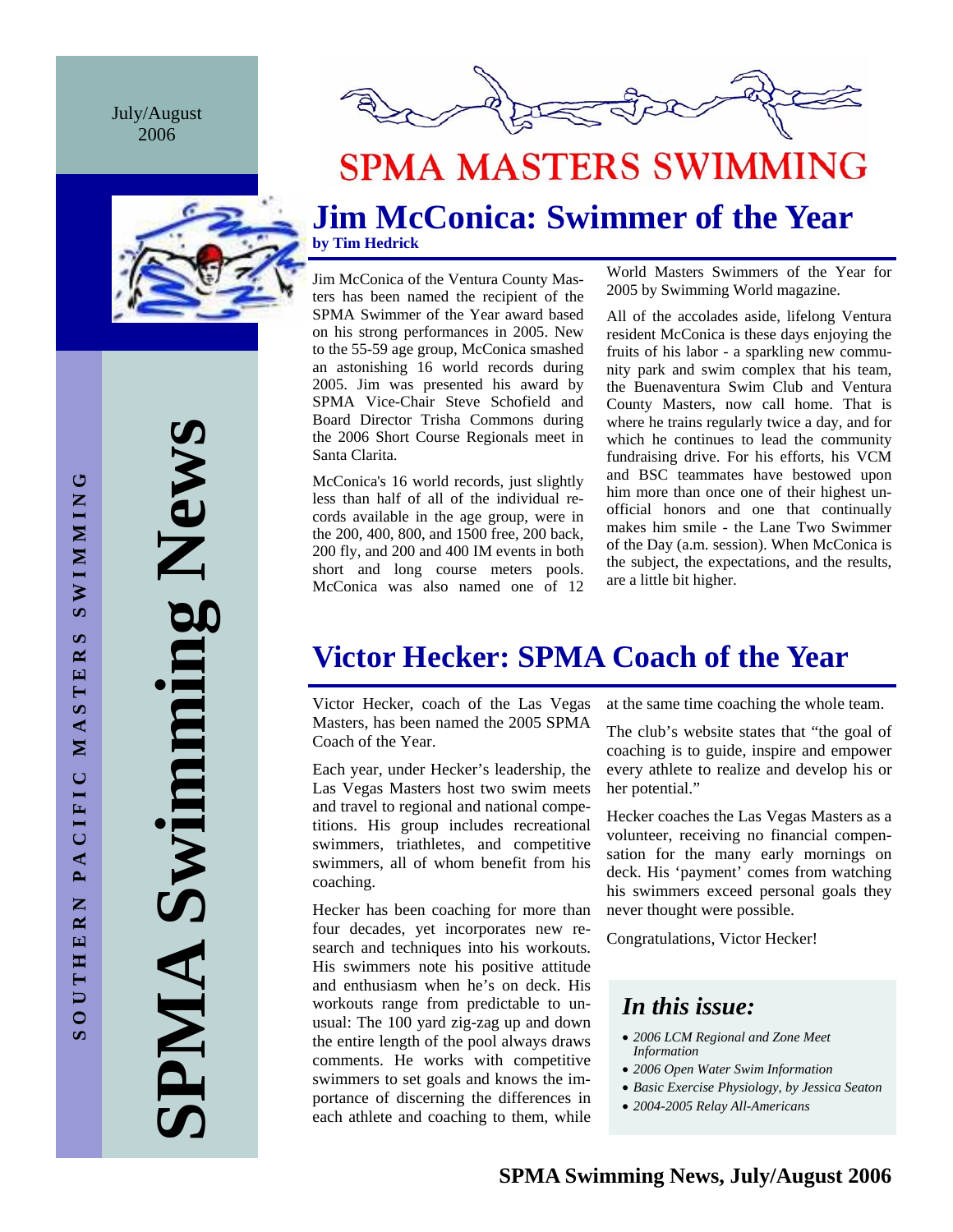## SWIM FOR LIFE!

### **SAN LUIS OBISPO, SANTA BARBARA (North) and KERN**

| $\mu$ and $\mu$ and $\sigma$ , $\mu$ and $\sigma$ , $\mu$ and $\mu$ and $\mu$<br>ATASCADERO: Team K-man | Kass Flaig, (805) 462-1691; kass@teamkman.org; www.teamkman.org                                                            |
|---------------------------------------------------------------------------------------------------------|----------------------------------------------------------------------------------------------------------------------------|
| <b>BAKERSFIELD: Golden Wave Masters</b>                                                                 | Lance Cansdale (661) 654-2327; lcansdale@csub.edu                                                                          |
| <b>BAKERSFIELD SWIM CLUB</b>                                                                            | Keith Moore (661) 324-6026; www.bakersfieldswimclub.org                                                                    |
| PASO ROBLES: North County Aquatics                                                                      | Spencer Sznejkowski (805) 239-3013; spencersz@yahoo.com; northcountyaquatics.com                                           |
| SAN LUIS OBISPO MASTERS                                                                                 | David Prodanovich (805) 543-9515; sloswimclub@sbcglobal.net; www.sloseahawks.org                                           |
| SAN LUIS OBISPO: Kennedy Club Masters                                                                   | Jennifer Griffin (805) 781-3488 x17; jenniferg@kennedyclubs.com                                                            |
| SANTA MARIA: Santa Maria Swim Club                                                                      | Mike Ashmore (805) 928-9655; santamariaswim@verizon.net                                                                    |
| VALYERMO: slowtwitch.com                                                                                | Mark Montgomery (310) 990-1400; montyman007@hotmail.com, slowtwitch.com                                                    |
| <b>SANTA BARBARA (South) and VENTURA</b>                                                                |                                                                                                                            |
| CARPINTERIA: Channel Island                                                                             | Vic Anderson $(805)$ 403-5425, delphiss@worldnet.att.net                                                                   |
| OJAI: Ojai Masters                                                                                      | Rick Goeden (805) 646-6884; theswimguy@sbcglobal.net                                                                       |
| SANTA BARBARA: UCSB Masters                                                                             | Jeremy Kipp (805) 637-0732; jeremykipp@cox.net                                                                             |
| SANTA BARBARA MASTERS                                                                                   | Jon Bishop (805) 886-0050; jonbiship71@yahoo.com                                                                           |
| THOUSAND OAKS: Conejo Simi Aquatics                                                                     | Jon Irwin (310) 658-7276; jirwin@earthlink.net; www.csaswim.com                                                            |
| THOUSAND OAKS: Daland Masters<br><b>VENTURA AQUATIC CLUB</b>                                            | Peter Daland (805) 523-3207, 495-5210; peter@dalandswim.com<br>Bob Anderson (805) 654-6400 ext.1345; banderson @ vcccd.net |
| VENTURA COUNTY MASTERS                                                                                  | Steve Witcher (805) 644-4752; switch1049@aol.com                                                                           |
| <b>VENTURA: Rio Mesa Masters</b>                                                                        | Toby Petty (805) 642-6674; tonthego00@sbcglobal.net                                                                        |
| <b>LOS ANGELES (North)</b>                                                                              |                                                                                                                            |
| <b>LANCASTER: Oasis Masters</b>                                                                         | Tom Otto (661) 948-0057; ottolfixit@hotmail.com                                                                            |
| <b>PASADENA: Caltech Masters</b>                                                                        | Suzanne Dodd (626) 449-7536; sdodd@ipac.caltech.edu                                                                        |
| <b>PASADENA: Rose Bowl Masters</b>                                                                      | Chad Durieux (626) 564-0330; cdurieux@rosebowlaquatics.org                                                                 |
| SANTA CLARITA MASTERS                                                                                   | Doug Botton (661) 250-3766; dbotton@santa-clarita.com; pool: (661) 250-3766                                                |
| <b>LOS ANGELES (Westside)</b>                                                                           |                                                                                                                            |
| CALABASAS: Calabasas Tennis & Swim Center                                                               | Raine Kishimoto (818) 222-2782 x 110; lkishimoto@cityofcalabasas.com                                                       |
| EL SEGUNDO MASTERS                                                                                      | City of El Segundo (310) 524-2700 x2738                                                                                    |
| LA WEST: UCLA Bruin Masters                                                                             | Gerry Rodrigues (310) 702-9327; swimpro@pacbell.net                                                                        |
| WEST HOLLYWOOD AQUATICS                                                                                 | Mark Umbach (310) 288-6555 (team hotline); info@wh2o.org; www.wh2o.org                                                     |
| <b>WOODLAND HILLS: Southwest Aq Masters</b>                                                             | Fred Shaw (818) 347-1637; swamfred@aol.com; www.swam.us                                                                    |
| <b>LOS ANGELES</b> (Central and South)                                                                  |                                                                                                                            |
| LA: City of Los Angeles Masters                                                                         | Ricardo Vera (323) 906-7953; rvera@rap.lacity.org                                                                          |
| LA: Ketchum-Downtown YMCA                                                                               | Maritza Arevalo (213) 639-7436; martizaarevalo@ymcala.org                                                                  |
| LA: Los Angeles Swim Club                                                                               | Timothy Sharpe (310) 710-5248; tsharpe@hw.com                                                                              |
| LA (various locations): SCAQ                                                                            | SCAQ Office (310) 390-5700; www.swim.net/scaq                                                                              |
| LA MID WILSHIRE: Meridian Swim Club                                                                     | Vanessa Mesia (310) 729-2971; mesiaullrich@juno.com; meridiansportsclub.com                                                |
| <b>LOS ANGELES</b> (South Bay)                                                                          |                                                                                                                            |
| HAWTHORNE: South Bay Swim Team                                                                          | Kathy Davids (310) 643-6523, www.southbayswimteam.org                                                                      |
| LONG BEACH: Alpert JCC                                                                                  | Cindy Jarvis (562) 426-7601 x1047, cjarvis@alpertjcc.org, www.alpertjcc.org                                                |
| LONG BEACH: Shore Aquatics                                                                              | Robert Lynn (562) 644-3883, european house@aol.com, www.shoreaquatics.com                                                  |
|                                                                                                         | CARSON/LOS ALAMITOS: Long Beach Grunions Eric Grubb (714) 547-9553; info@lbgrunions.com; www.lbgrunions.com                |
| <b>MANHATTAN BEACH: Magnum Masters</b>                                                                  | Chuck Milam (310) 592-6010, cdmilam@hotmail.com, www.manhattancc.com                                                       |
| RANCHO PALOS VERDES: Zenith Aquatics                                                                    | Shari Twidwell (310) 937-3535; shari@zapswimming.com                                                                       |
| <b>TORRANCE</b> : LA Peninsula Swimmers                                                                 | Beth Overstreet (213) 896-5632; beth.ford@mindspring.com                                                                   |
| <b>INLAND EMPIRE</b>                                                                                    |                                                                                                                            |
| CHINO: Chino Valley YMCA Masters                                                                        | Terry Callies (909) 597-7445; julie.cvymca@verizon.net                                                                     |
| <b>CORONA: CHAWP</b>                                                                                    | Gregory Salvinski (626) 524-8924; greg@chawp.com; chawp.com                                                                |
| <b>MURRIETA: MESA Aquatic Masters</b>                                                                   | Debbie Mone (951) 265-1454; msmone@msn.com                                                                                 |
| WINCHESTER: Play Hard Swim Hard<br>RIVERSIDE: Riverside Aquatics Assn.                                  | Marcel Rinzler<br>Eric Tanner (951) 313-9274; er_tanner@charter.net                                                        |
| YUCAIPA: Masters of Yucaipa                                                                             | Joan Holmes (909) 446-1030; stephen_joan_holmes@yahoo.com                                                                  |
|                                                                                                         |                                                                                                                            |
|                                                                                                         |                                                                                                                            |
| WALNUT: Mt. San Antonio Masters                                                                         | Francis Neric (562) 713-4555, fneric@mtsac.edu                                                                             |
| <b>ORANGE COUNTY</b>                                                                                    |                                                                                                                            |
| <b>COAST MASTERS</b>                                                                                    | Lou Giberson (949) 837-3091; lgiberson4@aol.com; Maurine Kornfeld (213) 469-8518                                           |
| FULLERTON: Cal State Univ-Fullerton                                                                     | Alex Nieto (714) 906-3039; split4me@hotmail.com                                                                            |
| <b>FULLERTON: Community Competitive Aquatics</b>                                                        | Pete Snyder (714) 992-7128; staffwww.fullcoll.edu/psnyder                                                                  |
| <b>FULLERTON: FAST Masters Team</b><br>HUNTINGTON BEACH: Golden West Swim Cl.                           | Kevin Perry (714) 871-9616; kperryswim@earthlink.net, fastswim.org                                                         |
| HUNTINGTON BEACH SWIM CLUB                                                                              | Elizabeth Bray (714) 596-2327; elisabeth@ebray.net                                                                         |
|                                                                                                         | Buddy Belshe (949) 362-4727<br>Mike Collins (949) 338-6682, mcollins@multisports.com; www.novaquatics.com                  |
| <b>IRVINE NOVAQUATICS</b><br><b>IRVINE: UCI Masters</b>                                                 | Charlie Schober (949) 824-7946; ctschobe@uci.edu; www.masterswim.uci.edu                                                   |
| MISSION VIEJO MASTERS                                                                                   | Mark Moore (949) 380-2552; swimoffice@mvnswim.org; mastersmvnswim.org                                                      |
| <b>NEWPORT BEACH: Pacific Coast Aquatics</b>                                                            | Mark Desmond (949) 595-8824; markdesmond@highhopes.ws                                                                      |
| NEWPORT BEACH: Team TYR                                                                                 | Jeni Buys (949) 706-9991; gojeni@aol.com                                                                                   |
| <b>SAN CLEMENTE: San Clemente Swim Masters</b>                                                          | Rod Snyder rdsnyder4@cox.net                                                                                               |
| <b>TUSTIN: SOCAL Aquatics</b>                                                                           | Debra Cruze-Meyer (714) 639-1913; coachdebra@socalaquatics.com                                                             |
| VILLA PARK: Orange Regional Comp. Aquatics                                                              | Mark Tierney (714) 639-7531; coachmark@orca-aquatics.com                                                                   |
| YORBA LINDA: East Lake Eagle Rays                                                                       | Bill Peery (714) 701-9440; widepe@yahoo.com                                                                                |
| <b>LAS VEGAS</b>                                                                                        |                                                                                                                            |
| HENDERSON Southern Nevada Masters                                                                       | Frank Lowery (702) 400-2790; Dan Geary (702) 617-8130; flowery719@cox.net                                                  |
| <b>CITY OF LAS VEGAS MASTERS</b><br>LAS VEGAS: Viva Las Vegas Masters                                   | Victor Hecker (702) 247-7788; heckerrealestate@hotmail.com<br>Keith Hughes (702) 592-7805; keith@h2ovelocity.com           |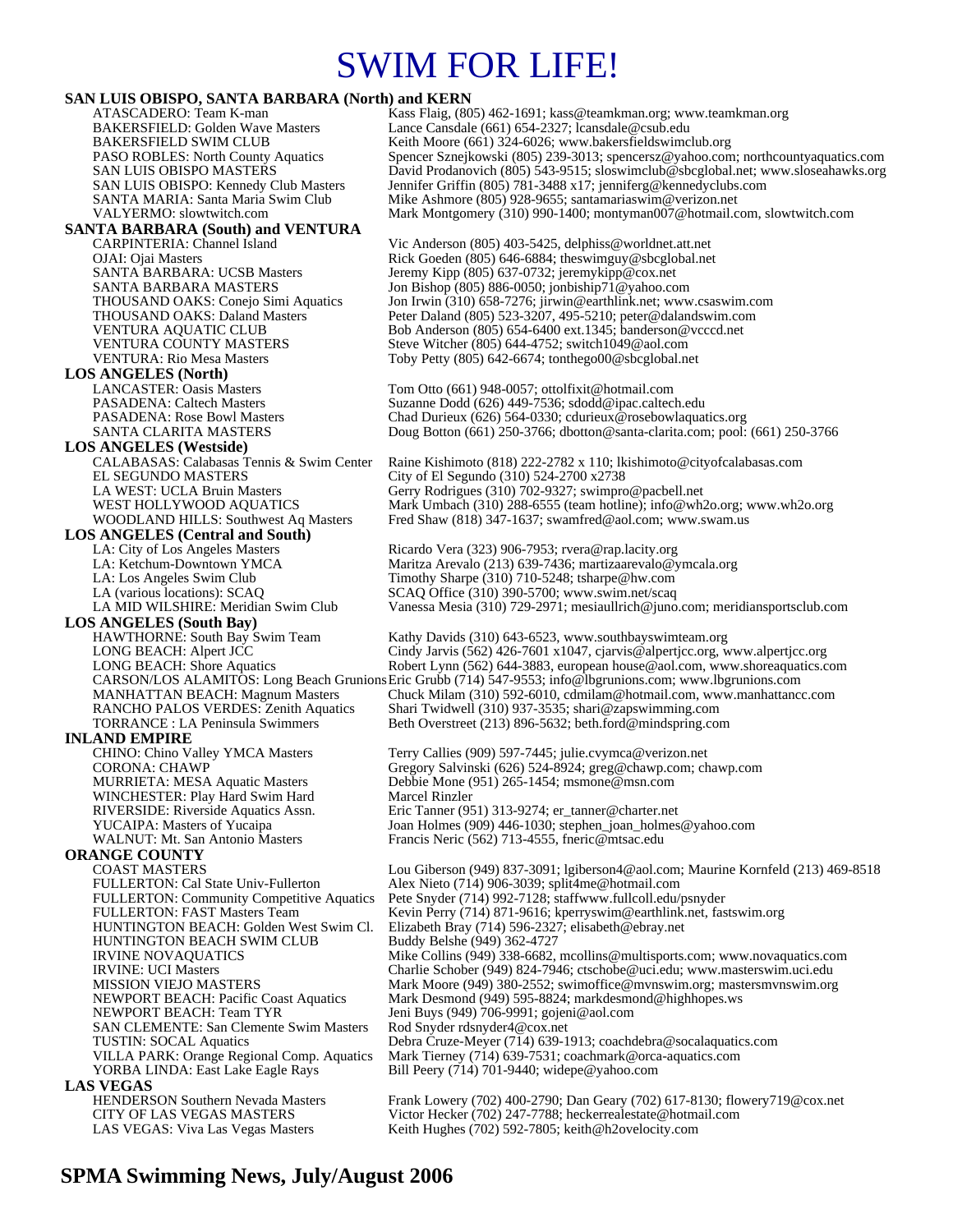# SPMA Competition Information and Instructions

**Rules:** Current USMS and SPMA rules will govern. All events are timed finals. Swimmers must check in with the Clerk of Course for deck seeded events that they wish to swim. After an event has been officially closed, swimmers may not check in. Age as of the last day of the meet determines age group for the meet for short course yards, and age as of December 31st of the year of competition determines age for long course and short course meters meets. You must be 18 years of age to register with SPMA and compete in meets.

**Eligibility:** Events are open to any **current** USMS registered swimmer or a foreign swimmer with a valid travel permit. SPMA swimmers are encouraged to submit their registration application with the submitted entry card, if NOT currently registered.

**Affiliation:** A swimmer's affiliation as stated on the consolidated entry card, if valid as of the first day of the meet, will apply throughout the meet, except that swimmers may unattach at any time.

**Submitted Times:** Please enter your best time, a reasonable estimate or a workout time. All times must be submitted on a SPMA consolidated entry card or a copy of a SPMA consolidated entry card (below). Do not mail in the meet entry form.

**Entry Confirmation:** To avoid any concern regarding receipt of entry card, enclose a self-addressed stamped envelope or postcard or mail card "Return Reply Request". No certified, registered or special delivery mail will be accepted. Receipt of entry will not be verified by phone.

**Strictly Forbidden**: Entering more than 5 individual events per day; using hand paddles in warm-up areas; diving in warm-ups unless in designated sprint lanes (entering the warm-up pool must be done with feet first with one hand in contact with the pool deck); use of any watch in competition; and smoking in any area where swimmers may be present.

**Open Water**: Swimmers using non-porous neoprene swim suits, wetsuits, or other non-porous attire will be ineligible for awards or place points.

> *Check out our website www.spma.net for up-to-date information*

SOUTHERN PACIFIC MASTERS ASSOCIATION • CONSOLIDATED ENTRY CARD

|                                                                                              | Name                                 |              |                                                                               |              | Male                                                                                                                                                                                                                           |              | Female USMS #___ __ __ __ _ _ _ _ _ _ _ _ __ __ ___ __ ___ |                                  |                                          |
|----------------------------------------------------------------------------------------------|--------------------------------------|--------------|-------------------------------------------------------------------------------|--------------|--------------------------------------------------------------------------------------------------------------------------------------------------------------------------------------------------------------------------------|--------------|------------------------------------------------------------|----------------------------------|------------------------------------------|
|                                                                                              | Birthdate / /                        |              | Age__________                                                                 |              | Club and the contract of the contract of the contract of the contract of the contract of the contract of the contract of the contract of the contract of the contract of the contract of the contract of the contract of the c |              | $Phone($ $)$ $)$ $)$                                       |                                  |                                          |
| Event<br>No.                                                                                 | <b>FREESTYLE</b><br>(Submitted Time) | Event<br>No. | <b>BACKSTROKE</b><br>(Submitted Time)                                         | Event<br>No. | <b>BREASTSTROKE</b><br>(Submitted Time)                                                                                                                                                                                        | Event<br>No. | <b>BUTTERFLY</b><br>(Submitted Time)                       | Event<br>No.                     | <b>INDIV. MEDLEY</b><br>(Submitted Time) |
|                                                                                              | 50                                   |              | 50                                                                            |              | 50                                                                                                                                                                                                                             |              | 50                                                         |                                  | 100                                      |
|                                                                                              |                                      |              |                                                                               |              |                                                                                                                                                                                                                                |              |                                                            |                                  |                                          |
|                                                                                              | 100                                  |              | 100                                                                           |              | 100                                                                                                                                                                                                                            |              | 100                                                        |                                  | 200                                      |
|                                                                                              |                                      |              |                                                                               |              |                                                                                                                                                                                                                                |              |                                                            |                                  |                                          |
|                                                                                              | 200                                  |              | 200                                                                           |              | 200                                                                                                                                                                                                                            |              | 200                                                        |                                  | 400                                      |
|                                                                                              |                                      |              |                                                                               |              |                                                                                                                                                                                                                                |              |                                                            |                                  |                                          |
|                                                                                              | 400/500<br>800/1000<br>1500/1650     |              | No. of events _______ $\times$ \$ _______ = \$ ________<br>Surcharge<br>Total |              |                                                                                                                                                                                                                                |              |                                                            | FOR OFFICE USE ONLY<br>Amt Rec'd |                                          |
| Signature on back is REQUIRED!<br>Include a copy of USMS card<br>Include a copy of USMS card |                                      |              |                                                                               |              |                                                                                                                                                                                                                                |              |                                                            |                                  |                                          |

Late or incomplete entries (no fee, incomplete entry card, incomplete enty data) or entries postmarked after due date MAY **BE REJECTED!** 

ALL MASTERS swimmers are required to send a photo-copy of their USMS card with their entry card. ALL Masters swimmers may be asked to show their USMS card if requested at the meet.

"I, the undersigned participant, intending to be legally bound, hereby certify that I am physically fit and have not been otherwise informed by a physician. I acknowledge that I am aware of all the risks inherent in Masters swimming (training and competition), including possible permanent disability or death, and agree to assume all of those risks. AS A CONDITION OF MY PARTICIPATION IN THE MASTERS SWIMMING PROGRAM OR ANY ACTIVITIES INCIDENT THERETO, I HEREBY WAIVE ANY AND ALL RIGHTS TO CLAIMS FOR LOSS OR DAMAGES, INCLUDING ALL CLAIMS FOR LOSS OR DAMAGES CAUSED BY THE NEGLIGENCE, ACTIVE OR PASSIVE, OF THE FOLLOWING: UNITED STATES MASTERS SWIMMING, INC., THE LOCAL MASTERS SWIMMING COMMITTEES, THE CLUBS, HOST FACILITIES, MEET SPONSORS, MEET COMMITTEES, OR ANY INDIVIDUALS OFFICIATING AT THE MEETS OR SUPERVISING SUCH ACTIVITIES.

In addition, I agree to abide by and be governed by the rules of USMS."

 $fold$ <sub>....</sub>....

| PLEASE SIGN:                                                                                                                                                                                                | <b>DATE</b>                                    |
|-------------------------------------------------------------------------------------------------------------------------------------------------------------------------------------------------------------|------------------------------------------------|
| Is this your first Masters Meet?<br>Yes<br>No<br>Read the meet information sheet carefully. Make your<br>check payable as shown on the meet information sheet<br>and mail it to the address shown.<br>12/94 | Non-SPMA swimmers please include your address: |

**SPMA Swimming News, July/August 2006** 

 $f \cap H$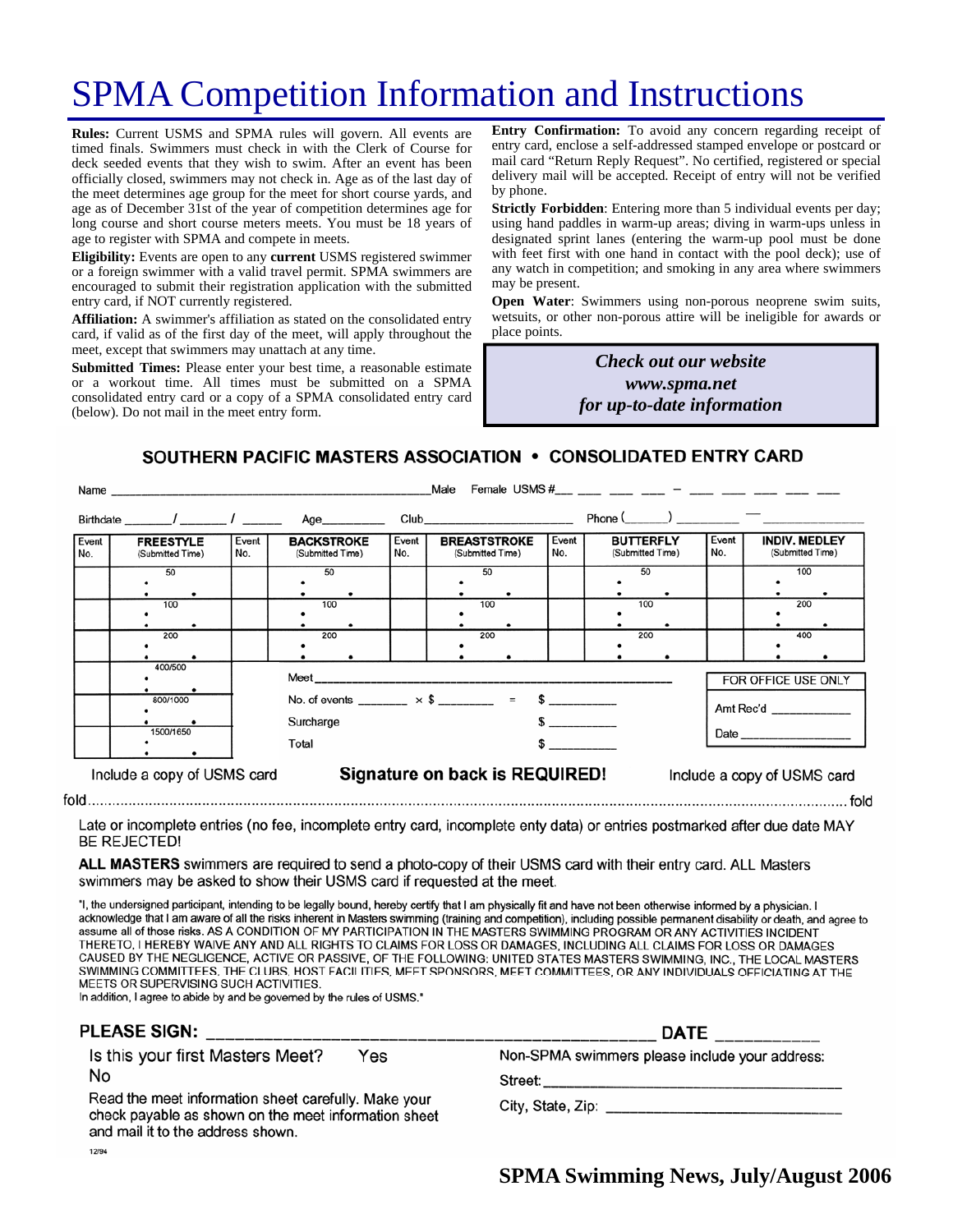### **Santa Barbara Masters Reg Richardson Memorial LCM Meet Saturday, July 8th, 2006**

#### Sanction number: 336-023

**Directions:** The Reg Richardson Memorial Meet is part of Semana Nautica, Santa Barbara's annual summer sports festival, now in its 68th year! Learn more at www.semananautica.com. Los Banos Del Mar Pool, 401 Shoreline Drive, Santa Barbara. From the 101 Freeway going north, exit at Cabrillo Blvd. (offramp is in the fast lane). Turn towards the ocean and drive west along the beach. Cabrillo Blvd. becomes Shoreline Drive at Castillo St., which dead-ends at the pool. From the 101 Freeway going south, exit at Castillo St. Turn right and the pool is at the end of Castillo. Parking is available on Castillo St. and in the lot behind the pool. The parking lot entrance is west of the pool at Harbor Way and Shoreline Drive. There is a parking fee at the lot.

**Entries:** Pre-entry postmarked deadline: Thursday, June 29th. On deck registration permitted. Deck entries will close at 8:45 a.m. for the 1500 m Freestyle and 10:30 a.m. for all other events. Age on December 31, 2006 determines age group for the meet.

**Seeding:** All events will be deck seeded slowest to fastest, by entered time, ages and sexes combined. Check-in is not required in order to be deck seeded, except swimmers *must* check in to swim the 1500 m Freestyle.

**Relays:** The 200 m Freestyle relay will be deck-entered. Relay fees are \$5.00 per relay due upon entry. All relays must be submitted on SPMA relay forms that will be available at the meet. For each relay swimmer who is not entered in individual events, a signed liability release must be submitted with the relay entry.

**Awards:** Individual: SPMA ribbons for places 1 to 3. Relay: SPMA ribbons for first place.

**Entry Fees:** There is a \$25.00 flat fee per swimmer. For relayonly swimmers, the fee is \$5.00. Deck entries allowed for an additional \$10.00 charge.

**Checks payable to**: Santa Barbara Swim Club

Mail consolidated entry card, a copy of your USMS card, and check to: Santa Barbara Swim Club, P. O. Box 4125, Santa Barbara, CA 93140.

**Questions:** Santa Barbara Swim Club Office (805) 966-9757, mastersmeet@sbswim.org. Meet Processing, Robert Mitchell, (949) 689-SWIM, mitchellrobert@cox.net

#### **Saturday, July 8, 2006**

Warm-up at 8:00 a.m. 1500 m Freestyle starts at 9:00 a.m.

1. 1500 m Freestyle

Additional warm-up after 1500 m Freestyle Event #2 starts at 11:00 a.m.

- 2. 100 m Freestyle
- 3. 100 m Breaststroke
- 4. 200 m Individual Medley
- 5. 50 m Freestyle
- 6. 200 m Butterfly
- 7. 50 m Breaststroke
- 8. 100 m Backstroke
- 9. 200 m Freestyle
- 10. 100 m Butterfly
- 11. 50 m Backstroke
- 12. 200 m Breaststroke
- 13. 50 m Butterfly
- 14. 200 m Backstroke
- 15. 200 m Freestyle Relay (men, women, or mixed; deck enter)

## **2004-2005 Relay All-Americans**

**Coast Masters:** Dick Westerfield, Walter R Pfeiffer, Robert W Christians, Woody W Bowersock

**Los Angeles Peninsula Swimmers:** Jane E McCall, Kirsten F Bartholomew, Laurie Ayoob, Traci S Granger, Duncan McBride, Kenneth Shoor

**Long Beach Grunions:** Drew Giacobe, Kevin Clark, Charles Sandlin, Enrique Ochoa, Jacqueline Cole, Paige Welch, Neal Hanlin, Erik Scollon, Mike Capasso, Stephen Segreto, Thomas Boyd, Erik Nielson, Brian Kremers

**Mission Viejo Masters:** Jennifer A Batcheller, Ellyn M Cahill, Tami J Engel, Wendy Theders, Andrew M Garcia, Jiajia Wang, Steven G Litchfield, Arianna R Gardner, Serra L Kelley, Melinda H McClure, Kristine Palle, Jean Marie Garayburu, Mary L Woods, Sara A Radecki, Kelly M Wilkings, Justin Sandvig, Lisa Augerson, Brooke Martin, David Schmidt, Michael Jacob, Brendan Herlihy,

Jennifer Connellan, Alicia Thornton, Amy Simpson **Irvine Novaquatics:** Lucia M Minervini, Nina P Jordan, Debbie E Sutherland, Elizabeth P Deschenes, Brandy S Bounds, Kathleen Barris, Fiona C Petersen, Margaret J Reilly, Tord E Benner, Gerard Von Hoffmann, Paul V Carter, Steve D Sutherland, Ryan E Chapman, Tim P Shumate, Michael D Collins, Patrick J Dideum, Frank A Wasko, Felipe Delgado, Michele R Brown, Bernie Zeruhn, Brian C Pharris, Tracy L White

**South West Aquatic Masters:** David Strybel, Steven E Schofield, Parry O'Brien, Franz L Wise,

**Team TYR:** Rich E Saeger, Michael J Ruffner, Brad A Hibbard, Dan Wegner, Dean T Quintal

**UCI Masters:** Carrie L Gowan, Sara M Showalter, Ashley N De Paul, Aleah M Amr, Mai Tajima, Cherise A Carper

**UCLA Bruin Masters:** Julia Voitovitsch, Michelle K Phillips, Gina M Battaglia, Heather V Shannon

## *Summer is here...please make sure to use sunscreen, sunglasses, and hats!*

*Please read the general information on entering swim meets on the third page of this newsletter!* 

### **SPMA Swimming News, July/August 2006**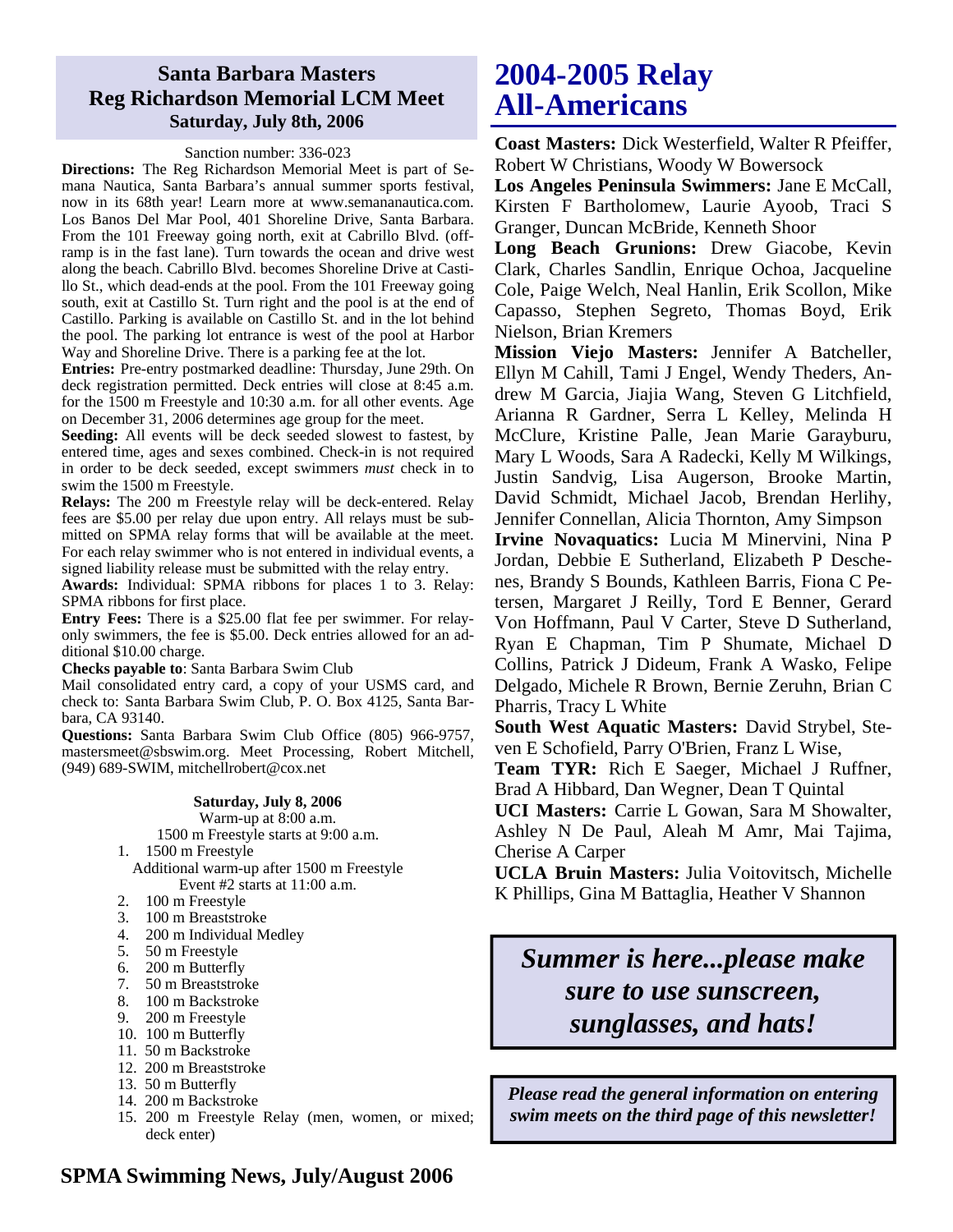### **Mission Viejo Nadadores 2006 SPMA Regional and Southwest Zone LCM Championships Friday to Sunday, July 14th to 16th, 2006**

#### Sanction number: 336-024

**Directions:** Marguerite Recreation Center, 27474 Casta Del Sol, Mission Viejo, CA 92692. Take I-5 to the La Paz exit. Turn east on La Paz, left on Marguerite, and right on Casta Del Sol. Turn right at the first driveway. The swim parking lot is behind the tennis courts on the right with the exit being at the upper lot. Do not park in the tennis lot on Marguerite.

Fees: Flat fee of \$40.00 if postmarked on or before Wednesday, July 5th or online entries completed before midnight on July 5th. Entries postmarked or submitted after midnight on July 5th will be subject to a \$10.00 late fee. *ALL ENTRIES WILL BE REJECTED IF NOT RE-CEIVED BY 8:00 p.m., Tuesday, July 11th.* On-line entries are encouraged. *NO INDIVIDUAL DECK ENTRIES ARE ALLOWED.* Relay-only swimmers: Swimmers who plan to swim only in relays may do so, for a \$10.00 fee. Relay-only swimmers must also sign a consolidated entry card and may deck enter the meet. Swimmers are limited to entering and swimming a total of 7 individual events for the entire meet (but no more than 5 per day), plus relays.

**Seeding**: Men and women will be seeded together for the 400, 800 and 1500 m Freestyle and 400 m Individual Medley, based on entry time. Men and women will swim separately for all other individual events. Scoring will be separate, by gender and age group. All individual events will be seeded and swum slowest to fastest.

**Timing:** Electronic timing will be used. The meet hosts will make every effort to provide one timer for each lane. Swimmers from all clubs are expected to assist with timing. Clubs may be assigned lanes for timing, based on the number of their swimmers participating in the meet. Swimmers in the next heat should assist by stepping forward and pushing a timing system button for the finish of the swimmer in the preceding heat.

**Check-in:** Check-in is required for the 400, 800 and 1500 m Freestyle events and the 400 IM.

**Awards:** Individual: Custom medals for places 1st to 3rd, SPMA ribbons for places 4th to 6th for each age group and gender. Relays: Custom medals for 1st place, SPMA ribbons for 2nd and 3rd places. Special awards for high point male and female swimmer in each age group, based on points from individual events. Awards to top 8 teams, based on combined scoring for men and women, individual events plus relays, including mixed relays.

**Entries:** Mail entry card, copy of USMS card, and check (payable to Mission Viejo Nadadores) to: MVN Masters Swimming, 25108-B Marguerite Parkway PMB #391, Mission Viejo, CA 92692. Receipt of entry will *NOT* be verified by phone. Send a SASE or stamped postcard for return receipt. On-line entries will be accepted at www.mastersmvnswim.org/2006SWZone.htm.

**Social Event**: MVN is planning a meet social at Casta Del Sol Golf Course across the street from the pool on Saturday evening. Enjoy steak, chicken, or pasta in a relaxing environment with music. Tickets are \$15 and limited to 75 people.

**Questions:** Call (949)489-1847 or send an email to Mark Moore: coachmark@mastersmvnswim.org

#### **Friday, July 14th Warm-up at 2:00 p.m. Meet starts at 3:00 p.m.**

Check-in for the 1500 m Freestyle will close at 2:30 p.m. 1. 1500 m Freestyle (Women, Men)

#### **Saturday, July 15th Warm-up at 7:00 a.m.**

**Meet starts at 8:00 a.m.**  Check-in for the 400 m Freestyle will close at 7:30 a.m. 2. 400 m Freestyle (Women, Men) 3. Women's 50 m Butterfly 4. Men's 50 m Butterfly 5. 400 m Freestyle Relay\* (Women, Men, Mixed) 6. Women's 100 m Breaststroke 7. Men's 100 m Breaststroke 8. Women's 200 m Butterfly 9. Men's 200 m Butterfly 10. Women's 100 m Freestyle 11. Men's 100 m Freestyle 12. Women's 100 m Backstroke 13. Men's 100 m Backstroke 14. Women's 200 m Ind. Medley 15. Men's 200 m Ind. Medley 16. Women's 50 m Breaststroke 17. Men's 50 m Breaststroke 18. 400 m Medley Relay\* (Women, Men, Mixed)

19. 800 m Freestyle Relay\* (Women, Men, Mixed)

#### **Sunday, July 16th Warm-up at 7:00 a.m. Meet starts at 8:00 a.m.**

Check-in for the 800 m Freestyle will close at 7:30 a.m. 20. 800 m Freestyle (Women, Men)

21. Women's 200 m Backstroke

22. Men's 200 m Backstroke 23. Women's 50 m Freestyle

- 24. Men's 50 m Freestyle
- 25. 400 m Individual Medley (Women, Men)
- 26. Women's 100 m Butterfly
- 27. Men's 100 m Butterfly
- 28. Women's 50 m Backstroke
- 29. Men's 50 M Backstroke
- 30. Women's 200 m Freestyle
- 31. Men's 200 m Freestyle
- 32. Women's 200 m Breaststroke
- 33. Men's 200 m Breaststroke
- 34. 200 m Medley Relay (Women, Men)
- 35. 200 m Freestyle Relay (Women, Men)
- 36. Mixed 200 m Medley Relay
- 37. Mixed 200 m Freestyle Relay

\***Relays:** A swimmer may swim only one relay in each of events 5, 18, and 19 (e.g., Women, Men or Mixed). For entry information, please see the additional information online at www.spma.net.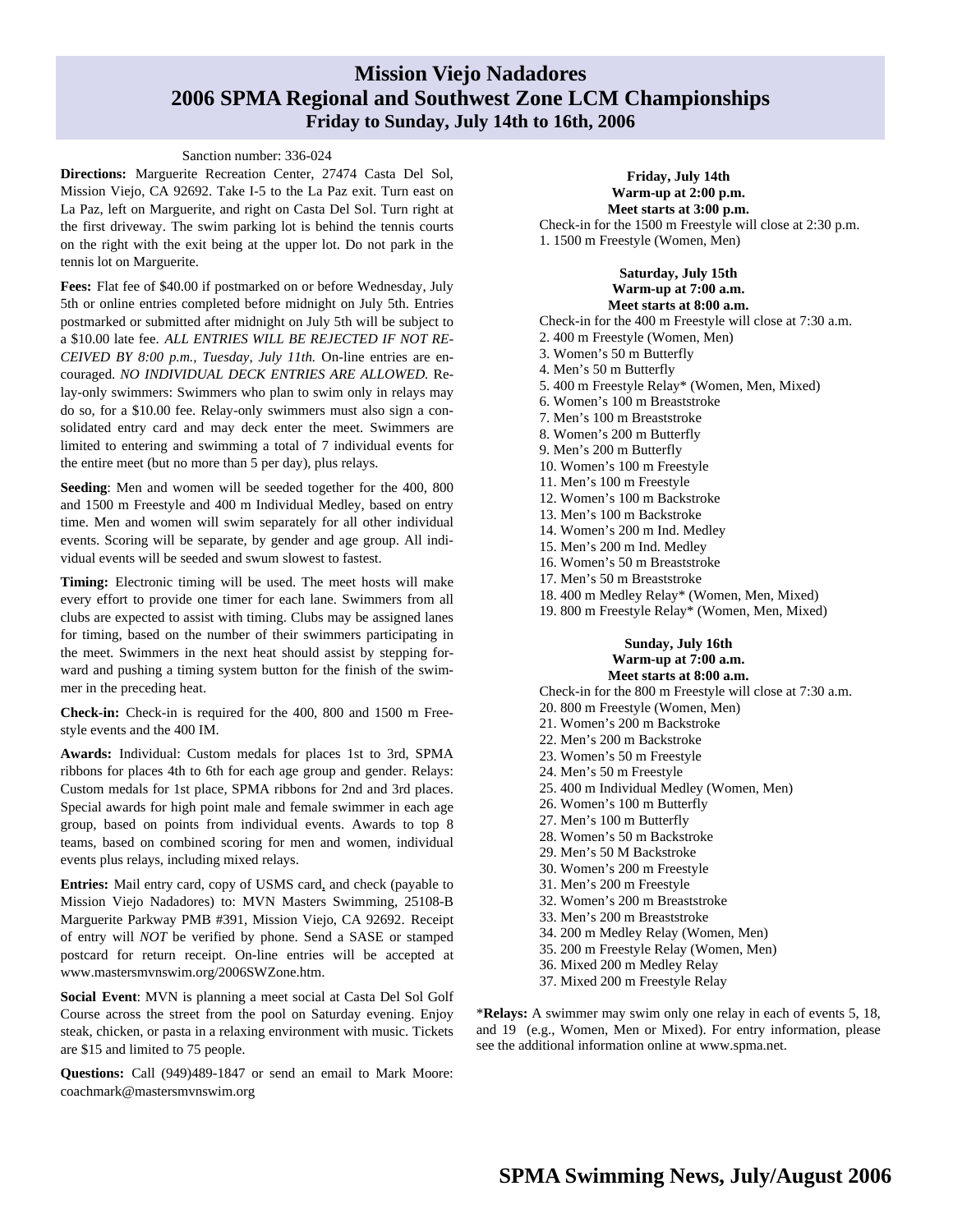### **Newport Beach Lifeguards Balboa-Newport Pier-to-Pier Saturday, July 8th, 2006**

#### Sanction number: 336-031

### **Distance:** 2 miles

**Location:** Start from the beach next to the Balboa Pier. Swim to a buoy offshore and then up the coast to a buoy just off the Newport Pier. Round the buoy at the Newport Pier and finish on shore in front of Lifeguard Headquarters. It is always recommended that swimmers wear a bright cap and be accom-

panied by a paddler. **Check-in:** Registration is at 9:00 a.m. at Lifeguard Tower "M," next to the Balboa Pier. The swim starts at 10:00 a.m.

**Entries:** Pre-registration is \$20 (includes a T-shirt) and is due by Wednesday, July 5th. Race day registration is \$25. Souvenir T-shirts are \$10.

To enter, send a copy of your USMS card, an SPMA consolidated card, and your T-shirt size with your check payable to: N.B.O.L.A. Mail to: Nadine Turner, One Giverny, Newport Coast, CA 92657.

**Additional Information:** Nadine Turner, nadineturner3@cox.net; 949-640-5350; www.newportlifeguard.org

## **Seal Beach Swim Club 37th Seal Beach Rough Water Swim Saturday, July 15th, 2006**

Sanction number: 335-035

**Distance:** 1-mile and 3-mile events.

**Location and directions:** Take the 405 Fwy to Seal Beach Blvd. South, turn right on Pacific Coast Hwy, and then left on Main St. Make a right turn on Ocean Ave. Parking is available in the lot on the left side for a fee. Note that parking on Ocean Ave. and side streets is limited to one hour.

**Check-in:** Check-in starts at 6:30 a.m. for the 3-mile swim, you must check in by 7:15 a.m., and the start is at 8:00 a.m. The 1 mile check in is by 8:00 a.m. with an approximate 9:30 a.m. start time.

**Entries:** Pre-registration is \$25 and must be postmarked by Friday, July 30th. Add \$5 if postmarked after June 30th and on race day. The Original Seal Beach RWS T-shirt is available for \$12 with pre-entry or \$15 on race day.

To enter, send a copy of your USMS card, and a completed SPMA consolidated card with your check payable to: Seal Beach Swim Club. Mail to: S.B.R.W.S., P. O. Box 605, Seal Beach, CA 90740.

**Additional Information:** Maria Fattal, (562) 430-1092; www.sealbeachswimclub.org

## **Naples Island Swims Sunday, July 30th, 2006 CANCELLED**

### **Santa Barbara Semana Nautica 6-mile Sunday, July 16th, 2006**

Sanction number: 336-032

**Distance:** 6 miles

**Location:** Goleta Beach to Arroyo Burro Beach, Santa Barbara. Start on the west side of Goleta pier. There is no charge for parking at either beach, carpooling from finishing beach will be arranged the morning of the swim. Water temperature varies from 58-65°F in June and July. This swim is for experienced swimmers ONLY! Participants must bring board/kayak and paddler to accompany them in the ocean swim. No wetsuits.

**Check-in:** Registration is at 7:30 a.m. The swim starts at 9:00 a.m.

**Entries:** Pre-registration is \$30 and entries must be received by Tuesday, July 11th. No beach entries. T-shirts are \$15.

To enter, send a copy of your USMS card, an SPMA consolidated card, and your T-shirt size with your check payable to: Jane Cairns, 5094 Cathedral Oaks Rd, Santa Barbara, CA 93111. Include a list of recent ocean swims completed.

**Additional Information:** Jane Cairns, (805) 886-8123, janeswims@juno.com

### **Don Burns Corona del Mar 1-mile Swim Saturday, August 26th, 2006**

#### Sanction number: 336-034

**Distance:** 1 mile from the Corona del Mar jetty to the secluded cove of Little Corona and back.

**Location:** From the north: Take Hwy 73 to MacArthur Blvd. and follow it to Pacific Coast Hwy. Turn left to Marguerite Parkway. Turn right on Marguerite then right again at Ocean Blvd. This will take you to a large driveway down to the city parking lot on the beach (\$10) or park on the street and walk down. From the south: Take Hwy 73 to Newport Coast Rd. Turn left and follow it to Pacific Coast Hwy. Turn right to Marguerite Parkway and follow directions above.

**Check-in:** Registration is at 9:15 a.m. at Lifeguard Tower #3 (next to the jetty). The swim starts at 10:00 a.m.

**Entries:** Entries are \$25 and include a T-shirt. Additional Tshirts are \$10.

To enter, send a copy of your USMS card, an SPMA consolidated card, and your T-shirt size with your check payable to: N.B.O.L.A., c/o Nadine Turner, One Giverny, Newport Coast, CA 92657.

**Additional Information:** Nadine Turner, (949) 640-5350, nadineturner3@cox.net.

**For a complete list of open water events in the Southern California area, including those not sanctioned by SPMA, visit:** 

## *www.spma.net*

*Click on Ocean Events*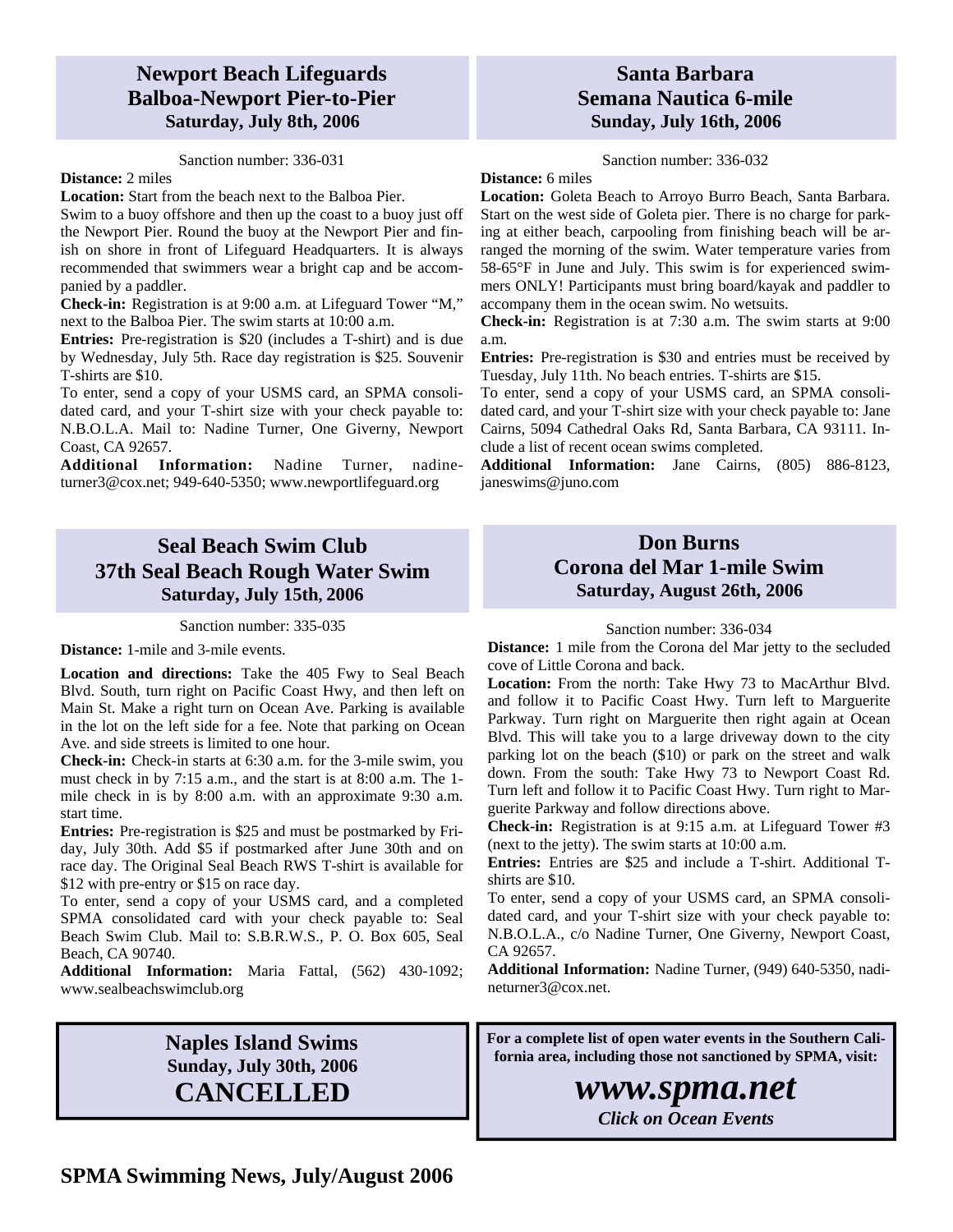## **Basic exercise physiology as it relates to training by Jessica Seaton**

Training is an integral part of every workout. Understanding the physiology will help you tailor your routine to your swimming goals. Your training will depend on whether you are training for sprints, middle distance events, or even open water swims. How you train will be effected by your level of fitness when you start out, your genetic makeup, and how much time you can devote to swimming. The goal of a training program is to improve performance by affecting structural, functional, and psychological changes in response to specific demands. These changes are referred to as *adaptations*.

The body responds to a demand, or an exercise *overload*, by adapting. If more strength is required for a particular task, the body will ideally respond by building stronger muscles. If more endurance is required, the body will improve its ability to provide oxygen and nutrients to the muscles while optimizing the muscle's ability to utilize them. Conversely, if you always swim the same workout with the same amount of effort, you're not going to get any faster.

An adaptive physiological response is a two-step process: (1) an initial breakdown in structure and function, *catabolism,* occurs, which sets in motion (2) *anabolism*, the repair and rebuilding phase. Together, anabolism and catabolism, are referred to as *metabolism.* In a healthy training program, a balance is created. If not enough time and rest or proper nutrients are provided, catabolism may dominate, and overtraining occurs. Aside from hereditary factors, age can affect how a swimmer responds to training. The metabolism is slower and as a result, the repair process is also slower. Whereas a younger swimmer may respond to a particular overload in training, an older swimmer may end up broken down with too little time to recover before the competition, or, even worse, injured. Older swimmers need to replace some quantity with quality. However, each swimmer has to discover what the ideal quantity is for him or her.

One of the cornerstones of training is the concept of *specificity.* Your body adapts in a very specific way to the type of overload to which it is exposed. If your workouts consist mainly of freestyle, your freestyle will benefit and your breaststroke won't.

The most important aspects of pool training are:

- 1. Technique
- 2. Endurance
- 3. Power
- 4. Psychological factors
- *1. Technique*

All the endurance, power, and mental toughness will not make up for poor technique. In swimming technique is more critical than in running, because of the water resistance. A slight shift in body rotation or elbow angle can mean more power with each stroke and less drag, and therefore faster times. Good technique is also crucial in preventing injuries. Technique is improved by doing drills, evaluation (by video taping and/ or an observant coach), and practicing good technique.

#### *2. Endurance*

All swimming events require some degree of endurance, with 50s requiring very little and 1500s requiring more. Your endurance will be determined by how long your body, usually meaning your muscles, but it may also be your heart, or even your spine, can continue to do a particular activity. Muscles require energy to perform. The energy is provided to muscles in the form of adenosine triphosphate, or ATP.

During the first 4 to 6 seconds, most of the ATP is from the breakdown of creatine phosphate. This energy pathway is known as the ATP-CP system, providing more power than other systems. Those athletes who are supplementing their diet with *creatine* are trying to boost their performance by increasing the available energy during the first few seconds. If creatine is going to have a positive effect on performance, it would be during these first 6 seconds. The research has been mixed in regards to swimming and creatine, and any if anyone would benefit, it would be sprinters. After 6 seconds, energy from the ATP-CP diminishes greatly, with power output decreasing by about a third, and is negligible by 20 seconds. A swimmer can make the most of these first 5 seconds by working on his or her breakout stroke.

After about 5 seconds, the muscles primarily use glycogen (long chains of glucose molecules) for energy and to recycle ATP. This can occur with oxygen, aerobically, or without oxygen, anaerobically. Anaerobic metabolism kicks in first, and is able to produce energy faster than aerobic metabolism. It is the dominant energy system in events shorter than a minute. Lactic acid is a byproduct of anaerobic metabolism. Some of it is transported out of the muscle, with the remaining contributing to muscle fatigue.

Aerobic metabolism uses oxygen and glycogen (carbohydrate) to provide energy and replenish ATP. It is a slower process than anaerobic metabolism. Aerobic metabolism provides about 20% of the energy in events between 20 and 30 seconds, a little more than 50% in events 1.5 to 3 minutes, and close to 80% in events lasting 15 or 20 minutes. During the first 10 minutes of aerobic metabolism, most of the energy is from the breakdown of glycogen and glucose. After 10 minutes, fat begins to be broken down and converted to glucose. By 20 minutes approximately 7% of the energy is coming from fat. At 3 hours, more energy is coming from fat than glycogen. Breaking down fat is the slowest way to get energy.

You need to use both the anaerobic and aerobic systems for most swimming events. Swimmers should remember that your body can only sustain an all-out effort for about 30 seconds. This is because all-out effort uses the anaerobic system. For events long than 30 seconds you should pick a speed that can sustain, using both aerobic and anaerobic systems. If you are a distance swimmer, more of your training should be directed toward endurance. This will include long swims, or short rest-moderate distance repeats, swimming at 70-80% perceived exertion, utilizing the aerobic system. If you are a sprinter, being able to swim ten 100s on a short rest interval won't contribute much to your speed, although it could help your endurance. You will need to add in some short all-out efforts (90-100% effort) with longer rest, so that the efforts are truly allout. Sprinters can benefit from some endurance training and distance swimmers from sprint training.

#### *3. Power*

Strength and speed both contribute to power. Dryland training with weights is one way to improve power by increasing strength. Power can also be improved by increasing speed, by swimming short distances allout. Examples are: swim the first half of a 25 hard, working on the breakout stroke, or swim 12 yards easy and sprint into the wall. Good starts and turns also depend on power. Jumping drills and squats are two dryland exercises that can contribute to more powerful starts and turns.

#### *4. Psychological*

Focus and drive are important both in workouts and during competition. If you are preoccupied and can't concentrate on your swimming, even the most terrific workout will seem like a chore and pointless. You will get the most out of a workout if you find something to focus on in each practice, be it technique or sprint ability. Swimming in meets prior to a big competition also helps you to adapt psychologically to competition. As Masters swimmers, we need to pay to our bodies and our minds. If we're not swimming well, then we also need to look at our life outside the pool. If we're swimming well, then we must be doing something right!

Good luck to those competing in Chicago at the Gay Games and those competing in Stanford at the FINA Masters World Championships!

*Jessica Seaton, D.C. is a chiropractic orthopedist in private practice in West Los Angeles. She has been swimming with West Hollywood Aquatics since 1990. She can be reached at (310) 470-0282 or Jseaton@aol.com.* 

### **SPMA Swimming News, July/August 2006**